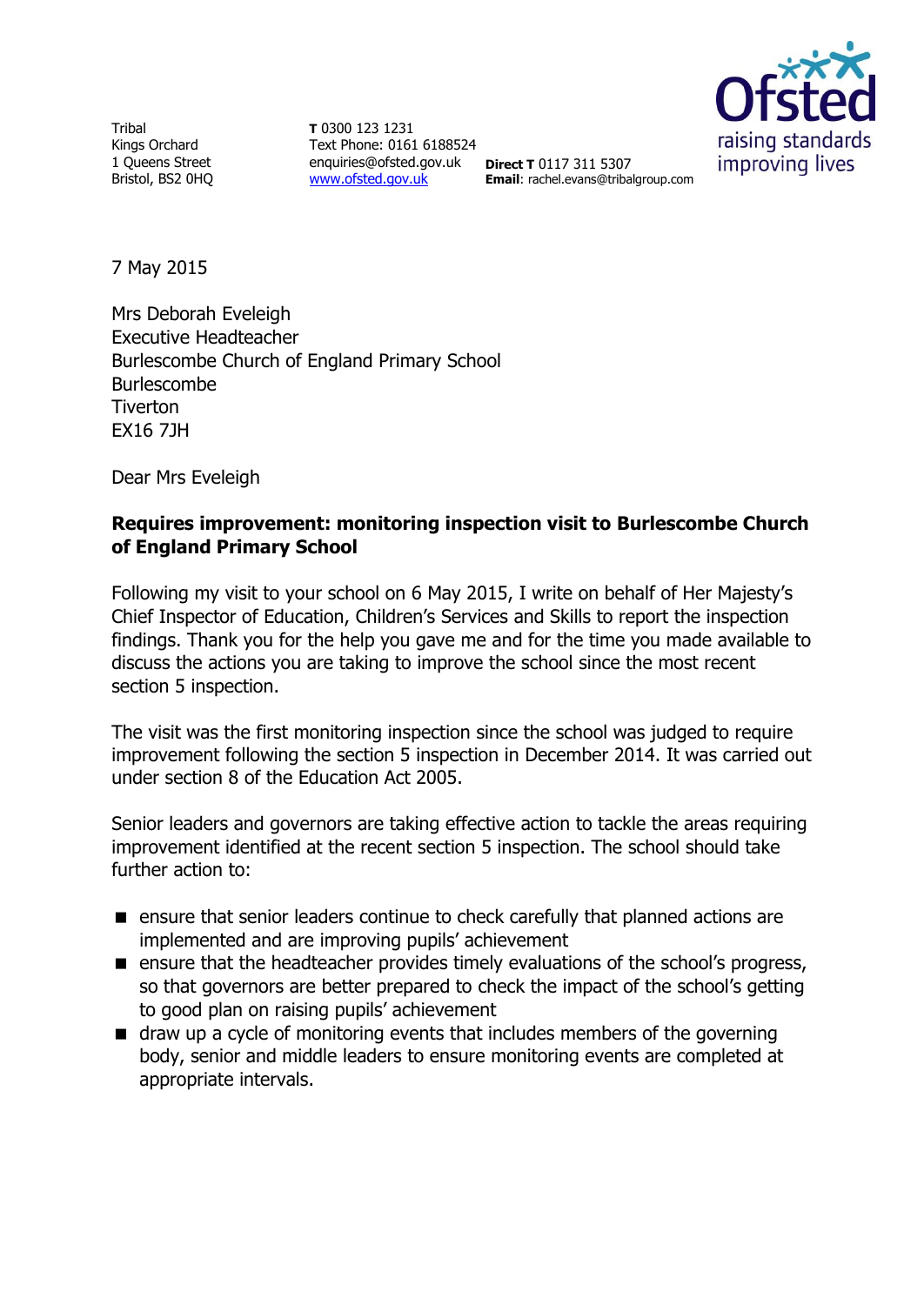

## **Evidence**

During the inspection, meetings were held with you, senior leaders, the Governing Body and a telephone conversation took place with a representative of the local authority. The school improvement plan was evaluated. A range of documentation was reviewed, including the latest information on pupils' progress, minutes of governing body meetings, performance management and appraisal arrangements and feedback to staff following lesson observations. During the visit, you joined me on visits to each class and we looked at pupils' work in books.

## **Context**

The governing body has set up a new committee to monitor the progress of the school's improvement plan. The school has increased the amount of support provided by teaching assistants.

### **Main findings**

You are taking appropriate action to address the areas for improvement identified in the recent inspection. You communicate high expectations and maintain the school's drive to improve through your regular monitoring. The school improvement plan appropriately addresses the areas identified in the most recent inspection. You have organised the plan well into separate sections that clearly set out the actions that will take place each term. The actions described in the plan are linked closely to appraisal and performance targets set for teachers. As a result, staff are clear how improvements in their individual classes contribute to the school's journey to get to good. You regularly review the school's progress and share your evaluations with governors orally at committee meetings. In this way governors are provided with the information that they need to follow the school's progress. However, this format does not provide governors with enough opportunity to prepare questions or the chance to ask for additional information to be presented in time for their meetings.

Teachers are better at planning English lessons that are matched to pupils' needs. They now regularly plan a sequence of activities that are having a clear impact on developing pupils' writing skills. Lesson plans are detailed but are now more focused around a central aim of helping pupils to produce a good-quality piece of writing. We saw evidence that teachers are increasingly identifying where pupils run into problems and pick up and address misunderstandings swiftly instead of pressing on. Consequently, pupils' confidence and appetite to learn is growing. We saw how pupils were more enthusiastic and were keen to produce better quality writing. Work in pupils' books shows they are taking more care to present their written work carefully.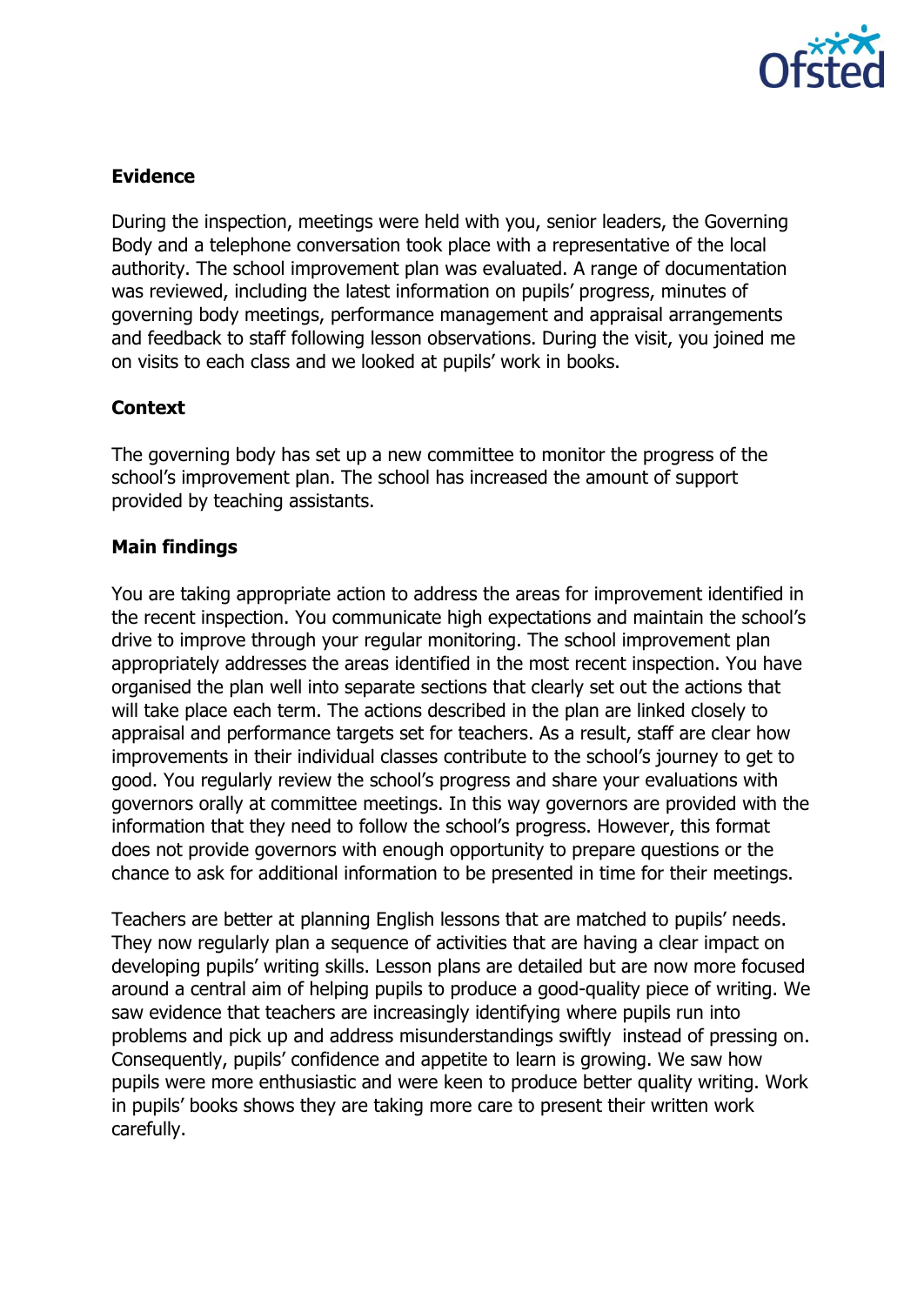

Children in the Reception and Year 1 class are improving their early writing skills and developing an increasing knowledge of letters and their sounds. We saw adults successfully prompting children to hold a pencil in a controlled manner, to form regular and evenly sized letters and to put spaces between written words. Encouragingly, we noticed that children in Reception were confident to sound out parts of a word for themselves and then go on to spell words correctly. As we walked around the school we noticed pupils making good use of clear and helpful displays to punctuate their writing correctly.

The subject leader of Literacy has set out a clear action plan to address weaknesses in pupils' reading and writing. New approaches to teaching writing and to developing pupils' reading comprehension are beginning to make a positive difference. In the first few weeks after the inspection, teachers were given regular advice and guidance on how to improve. The Literacy leader followed up effectively to check how pupils were responding to the new school approaches. She provided further advice and guidance in meetings with staff that helped to maintain the level of progress. However, some of the more recent monitoring events have not taken place because of other commitments and demands on her time. Governors are unable to check that monitoring has been completed on time, because of a lack of a clear overarching timetable.

The members of the governing body have formed a separate committee to monitor the school's getting to good plan. In order to keep up-to-date with the school's progress they meet regularly. Their increasing familiarity with the school's information on pupils' achievement has resulted in a greater understanding of the school's performance overall. They are aware of the need to raise the achievement of Year 6 pupils and that this remains a priority for the school. Governors on the getting to good committee acknowledge they need to draw up plans to more regularly visit the school so that they can check that actions are making a difference to pupils' achievement and that they are completed on time.

Ofsted may carry out further visits and, where necessary, provide further support and challenge to the school until its next section 5 inspection.

# **External support**

The local authority continues to provide suitable support. They have provided timely advice and guidance in preparing the school's improvement plan. Local authority representatives have helped to develop the leadership of Literacy. Senior leaders and staff are benefitting from visits to, and the support of, local schools. This support is contributing to developing the teaching of early reading and writing in Reception and embedding a new approach to improving pupils' writing. Local authority representatives are aware that the school is receiving support from local schools but have not set up procedures to ensure that the support received impacts positively on pupils' achievement.